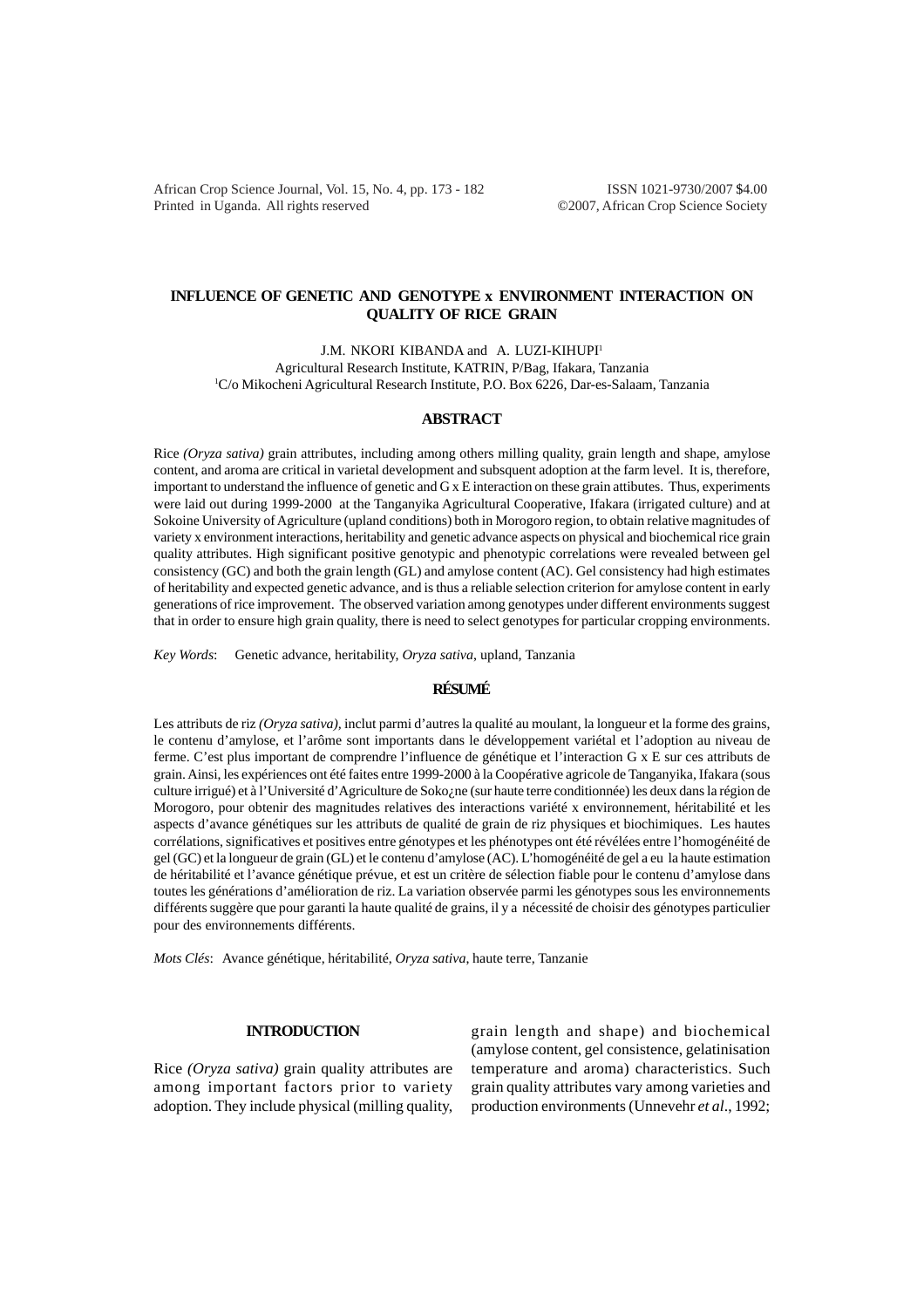Jennings *et al.,* 1979; Fan *et al*., 1999). Post harvest factors like rice parboiling, aging or storage for 3-4 months were reported to improve total and head rice (Juliano, 1972). In accordance with the classification by IRRI (1988), extra long (6.61-7.50 mm) to medium (5.51-6.60 mm) grain lengths are preferred in Tanzania. Correlation studies among physical and biochemical characteristics show that grain length have negative associations with grain width and shape (Juliano and Villareal, 1993) and chalkiness (Khush, 1994). Inheritance studies further indicate that grain length is highly heritable, and its inheritance varies from monogenic to essentially polygenic (Mackill *et al.,* 1996).

The level of chalkiness affects milling quality as it provides weaker points for breakage under mechanical milling. Low and high temperatures after flowering, and excess soil fertility in rainfed lowland are factors for increased chalkiness (Resurreccion, 1977). The trait is quantitatively inherited and its mode of inheritance depends on parental and environmental influences (Chang and Somrith, 1979). According to Chang and Somrith (1979) other breeders' experiences show that chalkiness fixes earlier and therefore, strict selection for chalkiness should begin from the early generations.

Amylose is a factor responsible for cooked rice hardness, stickiness, colour, gloss and general acceptability (Mackill *et al.*, 1996). Low ambient temperatures during ripening increase amylose content and decreases with increased nitrogen application (Juliano, 1972; Resurreccion, 1977). Depending on amylose content, rice vary in water requirements and texture after cooking. In Tanzania, intermediate amylose content (21-25%) rice that becomes fluffy when cooked and remains soft when allowed to cool is generally preferred.

Amylose content has been reported to show positive correlations with gel consistency and gelatinisation temperature, but a negative correlation with grain width (Juliano and Villareal, 1993). The inheritance of amylose content was reported to be simple (Mackill *et al.,* 1996). Gelatinisation temperature (GT) was documented to vary with respect to the ratio of amylose to amylopectin, starch crystallinity, granule size, distribution and the amount of minor constituents like phosphorus, lipids, protein and enzymes

(Chattakanonda *et al*., 2000). High air temperature after flowering raises GT; while low air temperature lowers it (Mackill *et al*., 1996). Rice with high GT tend to require more water and time to cook than those possessing either low or intermediate GT (Chatterjee and Maiti, 1985). Juliano Rice varieties possessing intermediate GT 70-74<sup>o</sup>C are preferred in the country. Juliano (1987) also revealed that high GT was associated with low amylose. The inheritance of gelatinisation temperature is, however, simple involving one or two major genes (Shan *et al.,* 1987).

Gel consistency depends on the variations in amylopectin fractions (Juliano and Perdon, 1975). Addition of nitrogenous fertiliser at heading stage somehow increases the protein content, which subsequently contributes to harder gel consistency (Seetanum and De Datta, 1973). Some high GT rice tends to give hard cooked rice and rice products due to the presence of large amylopectin molecules (Perez *et al*., 1979). In Tanzania, soft gel consistency (61-100 mm) is preferred to hard gel consistency.

Effects of environmental factors on rice grain qualities tend to limit the effectiveness of selection of superior genotypes. Genotypes x environment interactions reveal the need for development of genotypes that should be tested and selected for specific growing environments (Mehta *et al.*, 1984; Fehr, 1987).

Tanzania has varied rice growing environments for which recommendations of varieties are being made. Recently, various rice breeding materials of different yield potentials and grain qualities have been developed. Apparently, there is no information on the effect of rice grain qualities due to genotypes x environments (ecosystems) interactions. However, experiments conducted elsewhere are insufficient and not representative of the available genotypes under the existing varied environmental conditions.

The present study was therefore, aimed at evaluating the performance of the new rice genotypes and their interactions on grain quality attributes under varying environments (upland rice and lowland conditions). The specific focus was on assessing the contribution and the relative magnitudes of rice variety and variety x environment interaction on physical and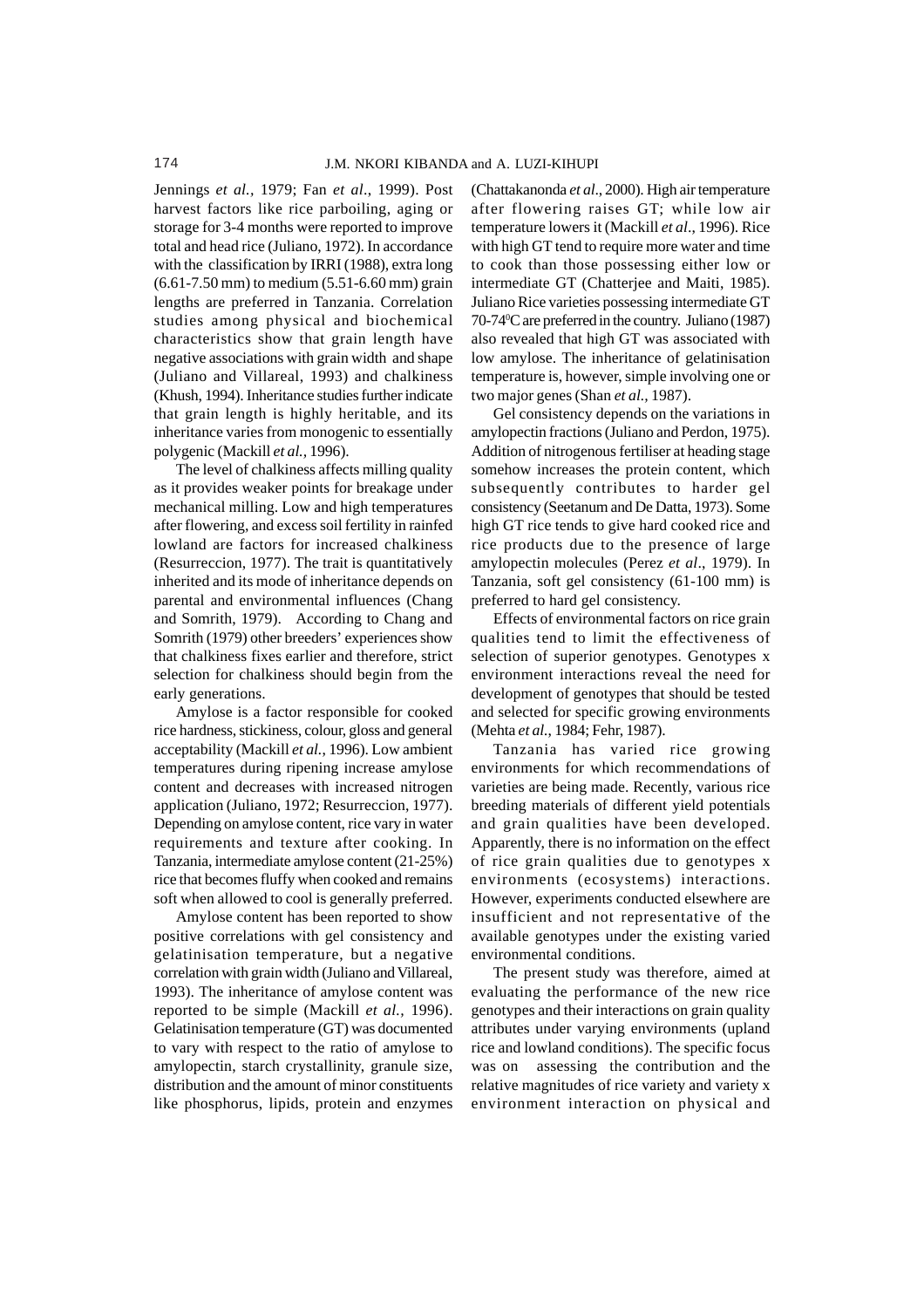biochemical traits under upland and irrigated ecosystems; and estimating and assessing correlations and genetic parameters of physical and biochemical grain quality attributes and determining their relative importance for rice improvement under upland and irrigated cultures

#### **MATERIALS AND METHODS**

The experiment was conducted during 1999-2000 at the Tanganyika Agricultural Cooperatives (TAC), Ifakara (irrigated), and Sokoine University of Agriculture (SUA) Farm (upland) in Morogoro region. Ten rice varieties/lines including SSD1, SSD3, SSD5, M15A, Line85, Line88, TXD275, TXD220 and Supa (control), and some amutant from SUA were used in the study. Seeds tested were selected on the basis of their potential performance for future seed release. The study was laid out in a randomised complete block design (RCBD) with three replications and plot sizes of 4 m x 2 m. Seeds (2 - 3) were dibbled per hill at spacing of 20 cm x 20 cm. Thinning was done to two seedling/plant and the harvested area was 3.5 m x 1.5 m. Weeding, N fertiliser application and other agronomic practices were done as per recommended standards.

Data recorded comprised grain length and width, grain shape and opacity, amylose content, gel consistency, gelatinisation temperature and aroma. A graphic (logarithmic) paper method described by Jennings *et al. (*1979) was used to determine grain size, shape and opacity of each genotype. Amylose content was determined as per modified simplified assay (manual) procedure by Juliano *et al.* (1981). A method as described by Cagampang *et al.* (1973) was used to determine gel consistency of rice genotypes. Opacity of milled rice was visually rated in terms of chalky proportions of the grains. The assessment was done on any chalkiness, whether white belly, white centre or white back. All grain quality attributes results were rated, evaluated and assessed according to the scale established by IRRI (1988).

Statistical analyses were performed per site as well as when pooled over two locations. SAS Software, Version 8.12 (1997) was used for this purpose. Genotypic and phenotypic correlation coefficients were computed by a method proposed by Miller *et al.*, 1958; Steel and Torrie, 1980.

# **RESULTS AND DISCUSSION**

At TAC site which was under irrigated condition, soils were medium acidic clay, with medium Ca<sup>+</sup>,  $Mg<sup>+</sup>$  and  $K<sup>+</sup>$  and low Na<sup>+</sup>. Temperatures ranged from  $31.5 - 27.1$ <sup>o</sup>C (maximum) and  $23.3 - 19.6$ <sup>o</sup>C (minimum). At flowering, temperatures ranged from 29.2-28.30 C (maximum) and 23.1-21.70 C (minimum).

A rainfall dependent SUA site had its soils as slightly acidic clay sand with medium  $Ca^+$ ,  $K^+$ and Na<sup>+</sup> and high Mg<sup>+</sup>. Temperatures ranged from 30.6 -17.40 C. Mean rainfall during the entire growing season was about 140 mm month-1.

Performance results of physical and biochemical traits of lines/variety tested are shown in Tables 1 - 4. Environmental means for grain length and amylose content were higher at TAC than at SUA site, but the reverse was true for gelatinisation temperature and gel consistency at SUA than at TAC site.

The significant difference in grain size and non-significant performance in shape among genotypes at TAC and SUA sites suggest differences in inherent genetic characteristics and genotypic responses due to environmental changes over the trait within locations. Similar results on high and less variability of the respective grain size and shape under different environmental regimes have been reported (Unnevehr *et al.,* 1992). Genetic variability has also been reported (Jennings *et al.,* 1979). The significant difference that was depicted on grain shape, when data were pooled, suggests effect of a pronounced environmental influence of grain shape among rice genotypes. Grain size ranged from very long to medium with slender to intermediate shape at TAC, whereas grain size at SUA were long ranged from long to short with intermediate shape. In a combined analysis grain size ranged from long to medium with slender to intermediate shape. Although chalkiness was significant ( $P \leq 0.05$ ), it was regarded as negligible in both the environments tested.

There were significant differences  $(P<0.05)$  in gelatinisation temperatures among genotypes in all the environments tested (Tables 1 - 3). Except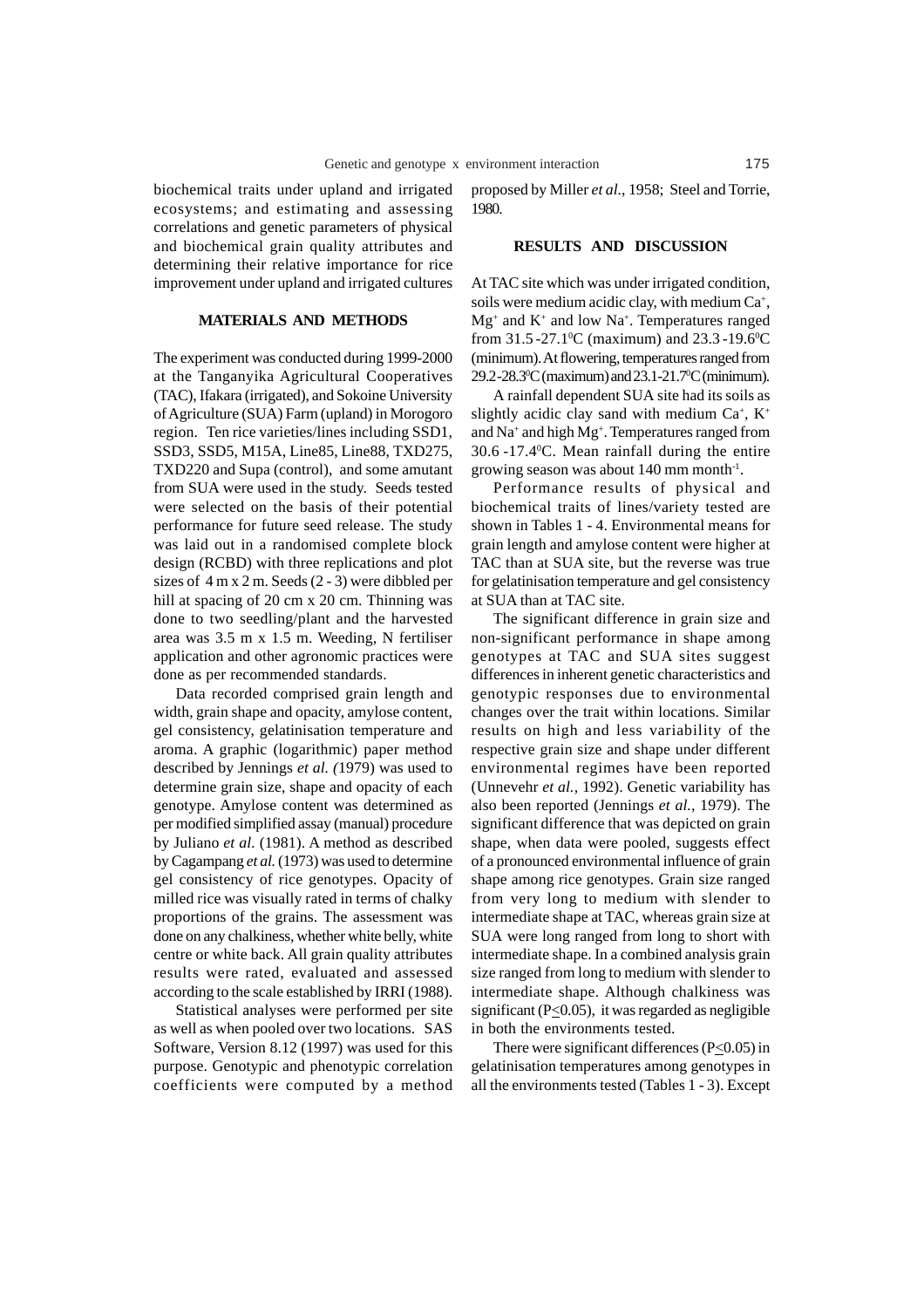| <b>Jarietylline</b>                                                               |                                                                        | GL (mm) Size (mm) "GL:                                             | :Bratio                                                                                                                                                                                                                                                                                             | Shape                                                            | Chalk.                                                       | Opacity | ಕ                                                   | Гуре                                                                                                | $\overline{A}$                                                                | Гуре                                                                                                       | ပ္ပ                                                                             | Гуре                                                                       |
|-----------------------------------------------------------------------------------|------------------------------------------------------------------------|--------------------------------------------------------------------|-----------------------------------------------------------------------------------------------------------------------------------------------------------------------------------------------------------------------------------------------------------------------------------------------------|------------------------------------------------------------------|--------------------------------------------------------------|---------|-----------------------------------------------------|-----------------------------------------------------------------------------------------------------|-------------------------------------------------------------------------------|------------------------------------------------------------------------------------------------------------|---------------------------------------------------------------------------------|----------------------------------------------------------------------------|
|                                                                                   |                                                                        |                                                                    |                                                                                                                                                                                                                                                                                                     |                                                                  |                                                              |         |                                                     |                                                                                                     |                                                                               |                                                                                                            |                                                                                 |                                                                            |
|                                                                                   | 7.53ab<br>6.70a-c<br>6.93a-c<br>6.70a-c<br>6.40bc<br>6.40bc<br>7.03a-c |                                                                    |                                                                                                                                                                                                                                                                                                     | Slender                                                          |                                                              |         |                                                     |                                                                                                     |                                                                               |                                                                                                            |                                                                                 | Medium                                                                     |
|                                                                                   |                                                                        |                                                                    |                                                                                                                                                                                                                                                                                                     |                                                                  |                                                              |         |                                                     |                                                                                                     |                                                                               |                                                                                                            |                                                                                 |                                                                            |
|                                                                                   |                                                                        |                                                                    |                                                                                                                                                                                                                                                                                                     |                                                                  |                                                              |         |                                                     |                                                                                                     |                                                                               |                                                                                                            |                                                                                 |                                                                            |
| SSD5<br>SSD3<br>SSD3<br>MESA SSD5<br>SSD5<br>SSD5<br>SSD5<br>SSD5<br>SSD5<br>SSD5 |                                                                        | Nery long<br>Long<br>Long<br>Long<br>Very long<br>Medium<br>Medium | 55 36 36 36 36 36 36 36 36 36 36 37 38 39 30 31 32 33 34 35 36 37 38 39 30 31 32 33 34 35 35 36 37 38 38 38 39                                                                                                                                                                                      | Interm.<br>Interm.<br>Slender<br>Slenderm.<br>Interm.<br>Slender | 1.31cd<br>1.00cd<br>3.00ab<br>3.333d<br>3.333.87ab<br>1.00cd |         | 4.67b<br>4.67b<br>1.67c<br>5.333a<br>5.67a<br>4.67a | ntern.<br>Let die Song Song Control<br>Let die Song Control Litern.<br>Let die Song Control Litern. | 24.28de<br>24.29de<br>24.33.38a<br>26.30.38a<br>26.46dd<br>24.57de<br>24.57de | tenerie<br>Letten for de la sensibilität<br>Letten for de la sensibilität<br>Letten for de la sensibilität | 53.66f<br>59.33e<br>60.33e<br>124.67b<br>12.57d<br>12.57d<br>55.33ef<br>55.33ef | Medium soft<br>Medium soft<br>Medium<br>Soft of of of officially<br>Medium |
|                                                                                   |                                                                        |                                                                    |                                                                                                                                                                                                                                                                                                     |                                                                  |                                                              |         |                                                     |                                                                                                     |                                                                               |                                                                                                            |                                                                                 |                                                                            |
|                                                                                   |                                                                        |                                                                    |                                                                                                                                                                                                                                                                                                     |                                                                  |                                                              |         |                                                     |                                                                                                     |                                                                               |                                                                                                            |                                                                                 |                                                                            |
|                                                                                   |                                                                        |                                                                    |                                                                                                                                                                                                                                                                                                     |                                                                  |                                                              |         |                                                     |                                                                                                     |                                                                               |                                                                                                            |                                                                                 |                                                                            |
|                                                                                   |                                                                        |                                                                    |                                                                                                                                                                                                                                                                                                     |                                                                  |                                                              |         |                                                     |                                                                                                     |                                                                               |                                                                                                            |                                                                                 |                                                                            |
|                                                                                   |                                                                        |                                                                    |                                                                                                                                                                                                                                                                                                     |                                                                  |                                                              |         |                                                     |                                                                                                     |                                                                               |                                                                                                            |                                                                                 |                                                                            |
|                                                                                   |                                                                        | Long<br>Very long<br>Long                                          | 88                                                                                                                                                                                                                                                                                                  | nterm.                                                           |                                                              |         |                                                     | nterm.                                                                                              |                                                                               | nterm.                                                                                                     |                                                                                 | <b>Medium</b>                                                              |
| Mean                                                                              | 7.02                                                                   | <b>Duo</b>                                                         |                                                                                                                                                                                                                                                                                                     | Interm.                                                          |                                                              | Small   |                                                     | Interm.                                                                                             |                                                                               | 高                                                                                                          |                                                                                 | Soft                                                                       |
| SE                                                                                |                                                                        |                                                                    | 85 PS                                                                                                                                                                                                                                                                                               |                                                                  | $1.76$<br>0.45<br>0.81                                       |         | 0.48                                                |                                                                                                     | 28.39<br>0.99<br>3.5<br>0.98                                                  |                                                                                                            | 88.17<br>1.72<br>1.95<br>0.99                                                   |                                                                            |
| CV (%)                                                                            | $0.40$<br>$5.71$                                                       |                                                                    | 8.13                                                                                                                                                                                                                                                                                                |                                                                  |                                                              |         |                                                     |                                                                                                     |                                                                               |                                                                                                            |                                                                                 |                                                                            |
|                                                                                   | 0.72                                                                   |                                                                    | $\ddot{4}$                                                                                                                                                                                                                                                                                          |                                                                  |                                                              |         | <b>POO</b>                                          |                                                                                                     |                                                                               |                                                                                                            |                                                                                 |                                                                            |
|                                                                                   |                                                                        |                                                                    | Means within column followed by the same letter(s) are not significantly different from each other at 5% level. *: CL = Grain length, GL: B= Grain Length:Breadth ratio, Chalk: = Chalkiness,<br>GT = Gelatinization temperature, AC = Amylose content, GC= Gel consistency, Interm. = Intermediate |                                                                  |                                                              |         |                                                     |                                                                                                     |                                                                               |                                                                                                            |                                                                                 |                                                                            |

176 J.M. NKORI KIBANDA and A. LUZI-KIHUPI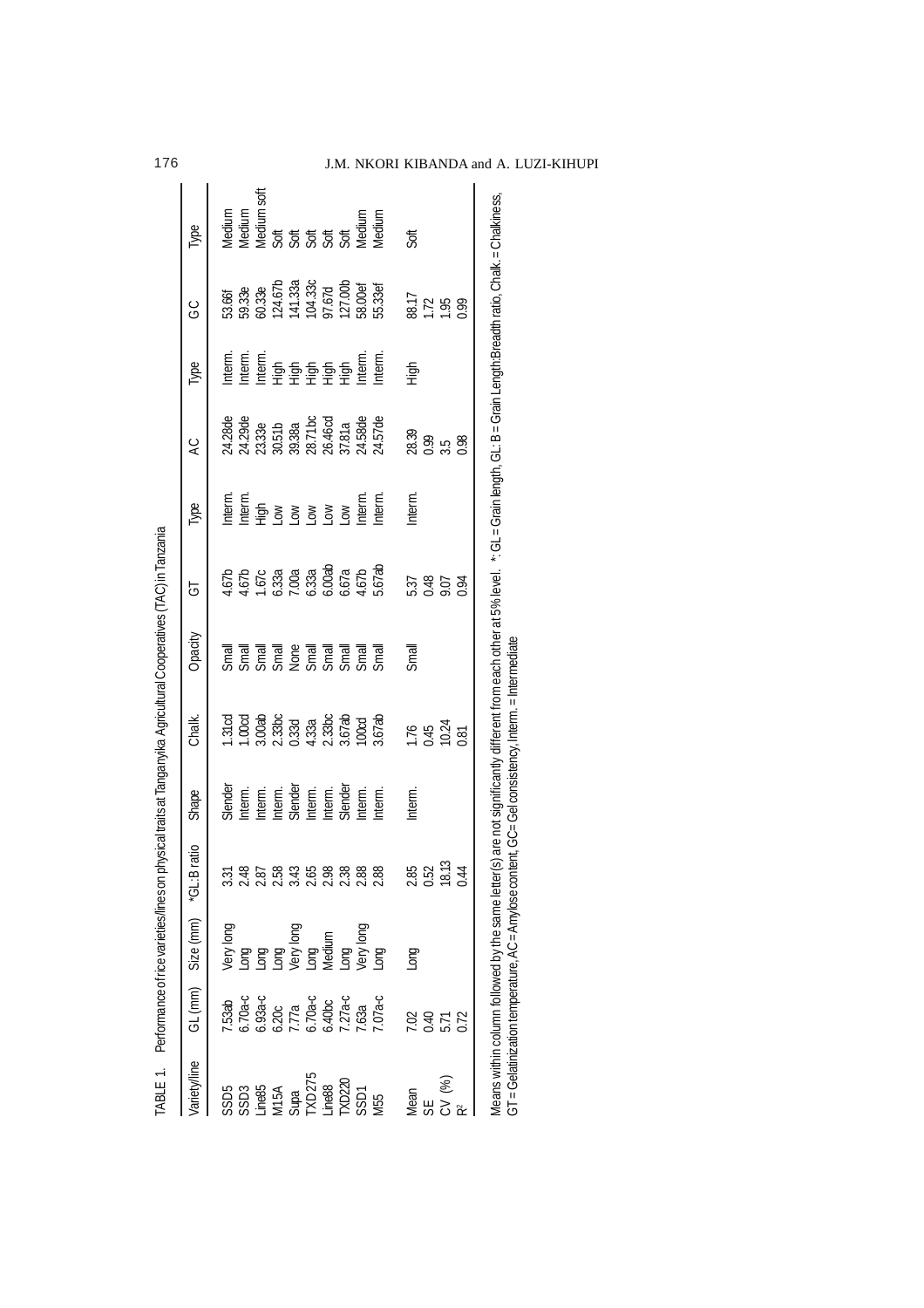|                                                                       | /ariety/lines "GL (mm) Size (mm)                                                                     |                                                                                             | GL:Bratio                                                                                    | Shape                                                                         | Chalk                                                                           | Opacity                                                                                                                                                                                                                                                  | 능                                                                                             | Type        | Q                             | Type                                     | ပ္ပ                                                                                                                                                                      | Type                                                                           |
|-----------------------------------------------------------------------|------------------------------------------------------------------------------------------------------|---------------------------------------------------------------------------------------------|----------------------------------------------------------------------------------------------|-------------------------------------------------------------------------------|---------------------------------------------------------------------------------|----------------------------------------------------------------------------------------------------------------------------------------------------------------------------------------------------------------------------------------------------------|-----------------------------------------------------------------------------------------------|-------------|-------------------------------|------------------------------------------|--------------------------------------------------------------------------------------------------------------------------------------------------------------------------|--------------------------------------------------------------------------------|
|                                                                       |                                                                                                      |                                                                                             |                                                                                              |                                                                               |                                                                                 |                                                                                                                                                                                                                                                          |                                                                                               |             |                               |                                          |                                                                                                                                                                          |                                                                                |
|                                                                       |                                                                                                      |                                                                                             |                                                                                              |                                                                               |                                                                                 |                                                                                                                                                                                                                                                          |                                                                                               |             |                               |                                          |                                                                                                                                                                          |                                                                                |
| SSD5<br>SSD3<br>Jine 85<br>SUPE 88<br>SSD1<br>Jine 88<br>SSD1<br>Vi55 |                                                                                                      |                                                                                             | 0. 3. 3. 9. 9. 9. 9. 9. 9. 9.<br>0. 9. 9. 9. 9. 9. 9. 9. 9. 9.<br>0. 0. 0. 0. 0. 0. 0. 0. 0. | Intern.<br>Intern.<br>Intern.<br>Sendern.<br>Sendern.<br>Sendern.<br>Sendern. |                                                                                 |                                                                                                                                                                                                                                                          |                                                                                               |             |                               |                                          |                                                                                                                                                                          | ledium<br>Bedium soft<br>Bedium soft<br>Bedium of 55<br>Soft Soft Soft<br>Soft |
|                                                                       |                                                                                                      |                                                                                             |                                                                                              |                                                                               |                                                                                 |                                                                                                                                                                                                                                                          |                                                                                               | δŅ          |                               |                                          |                                                                                                                                                                          |                                                                                |
|                                                                       |                                                                                                      |                                                                                             |                                                                                              |                                                                               |                                                                                 |                                                                                                                                                                                                                                                          |                                                                                               | δŅ          |                               |                                          |                                                                                                                                                                          |                                                                                |
|                                                                       |                                                                                                      |                                                                                             |                                                                                              |                                                                               |                                                                                 |                                                                                                                                                                                                                                                          |                                                                                               | ŠΘ          |                               |                                          |                                                                                                                                                                          |                                                                                |
|                                                                       |                                                                                                      |                                                                                             |                                                                                              |                                                                               |                                                                                 |                                                                                                                                                                                                                                                          |                                                                                               | ŠΘ          |                               |                                          |                                                                                                                                                                          |                                                                                |
|                                                                       |                                                                                                      |                                                                                             |                                                                                              |                                                                               |                                                                                 |                                                                                                                                                                                                                                                          |                                                                                               | $\geq$      |                               |                                          |                                                                                                                                                                          |                                                                                |
|                                                                       |                                                                                                      |                                                                                             |                                                                                              |                                                                               |                                                                                 |                                                                                                                                                                                                                                                          |                                                                                               | ntermediate |                               |                                          |                                                                                                                                                                          |                                                                                |
|                                                                       | $7.23a-c$<br>6.53b - 4.30cd<br>6.90cd<br>6.30cd<br>5.90cd<br>5.00a - 4.33cd<br>7.00a - 7.00a - 7.00a | Long<br>Medium<br>Medium<br>Medium<br>Long<br>Short<br>Medium<br>Medium<br>Medium<br>Medium |                                                                                              |                                                                               | 0.67cd<br>1.00b-d<br>2.33a-c<br>2.33a-c<br>2.67cd<br>3.00a<br>0.67cd<br>1.33b-d | Smail<br>Smail and Belangraph<br>Smail and Belangraph<br>Smail and Belangraph                                                                                                                                                                            | $3.67bc$<br>$0.00a-c$<br>$0.33ab$<br>$0.33ab$<br>$0.33ab$<br>$0.00a$<br>$0.33ab$<br>$0.00a-c$ | δŅ          |                               | ម្លាំ មិនមិនមិនមិន<br>មិនមិនមិនមិនមិនមិន | $\begin{array}{l} 38.33f\\ 50.00f\\ 74.67e\\ 130.00bc\\ 149.33a\\ 122.33c\\ 104.33d\\ 150.33f\\ 150.33f\\ 150.33f\\ 150.33f\\ 150.33f\\ 150.33f\\ 150.33f\\ \end{array}$ |                                                                                |
| lean                                                                  | 5.72                                                                                                 | Medium                                                                                      |                                                                                              | nterm.                                                                        |                                                                                 |                                                                                                                                                                                                                                                          |                                                                                               | $\delta$    |                               | $\frac{5}{5}$                            |                                                                                                                                                                          |                                                                                |
|                                                                       | 0.36                                                                                                 |                                                                                             |                                                                                              |                                                                               |                                                                                 | $\frac{1}{2}$<br>$\frac{1}{2}$<br>$\frac{1}{2}$<br>$\frac{1}{2}$<br>$\frac{1}{2}$<br>$\frac{1}{2}$<br>$\frac{1}{2}$<br>$\frac{1}{2}$<br><br><br><br><br><br><br><br><br><br><br><br><br><br><br><br><br><br><br><br><br><br><br><br><br><br><br><br><br> |                                                                                               |             |                               |                                          |                                                                                                                                                                          |                                                                                |
| CV (%)                                                                | 5.35                                                                                                 |                                                                                             | 2.96<br>0.52<br>0.31                                                                         |                                                                               | 1.63<br>D.14<br>D.94<br>D.97                                                    |                                                                                                                                                                                                                                                          | 6.13<br>0.40<br>0.67                                                                          |             | 26.90<br>1.86<br>5.72<br>0.72 |                                          | 99.07<br>2.73<br>2.76<br>0.99                                                                                                                                            |                                                                                |
|                                                                       | ).81                                                                                                 |                                                                                             |                                                                                              |                                                                               |                                                                                 |                                                                                                                                                                                                                                                          |                                                                                               |             |                               |                                          |                                                                                                                                                                          |                                                                                |

TABLE 2. Performance of rice variety/lines on physical and biochemical traits at Sokoine University of Agriculture (SUA) in Tanzania TABLE 2. Performance of rice variety/lines on physical and biochemical traits at Sokoine University of Agriculture (SUA) in Tanzania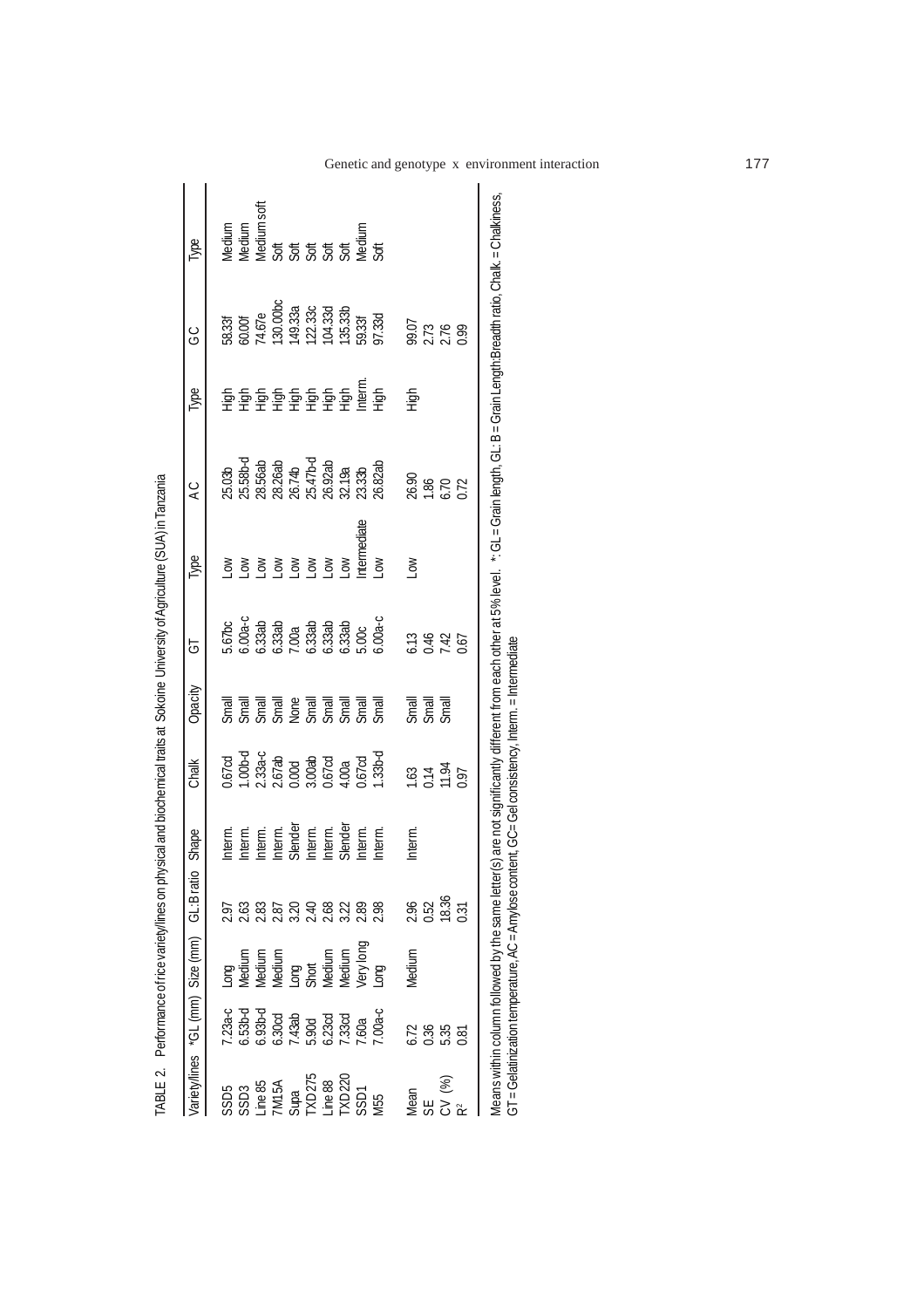| er(s) are not significantly different from each other at 5% level. *: GL = Grain length, GL: B = Grain Length: Breadth ratio, Chalk: = Chalkiness,<br>24.66fg<br>24.93fg<br>25.95.8%<br>25.93.060<br>26.69de<br>26.69de<br>26.93.939.93<br>27.65<br>1.49<br>5.38<br>0.93<br>Interm.<br>nterm.<br>Interm.<br>Interm.<br>ntern.<br>Low<br>Low<br>Low<br>Low Lotern.<br>$\frac{1}{13}$ .17e<br>$\frac{1}{3}$ .330c<br>$\frac{1}{2}$ .330c<br>$\frac{1}{2}$ .330c<br>$\frac{1}{2}$ .50ab<br>$\frac{1}{2}$ .83e<br>5.83cd<br>5.47<br>0.47<br>0.97<br>na mana manakang kalendar karena dalam<br>Kalendar mengalikan karena dalam kalendar karena dalam kalendar dalam kalendar dalam kalendar dalam kalendar<br>Kalendar dan kalendar dalam kalendar dan kalendar dan kalendar dan kalenda<br>Small<br>1.00cd<br>1.00cd<br>2.50b<br>2.50a<br>1.50cd<br>2.50b<br>2.50b<br>$1.67$<br>0.23<br>14.04<br>0.82<br>Slender<br>Interm.<br>Interm.<br>Slenderm.<br>Slenderm.<br>Interm.<br>Interm.<br>Interm.<br>3.14ab<br>2.56b<br>2.85ab 3.31a<br>2.88ab 3.2.84ab<br>3.88ab 3.31ab 3.88ab<br>2.93ab<br>2.85<br>0.52<br>18.23<br>0.38<br>Means within column followed by the same lett<br>Long<br>Long<br>Long<br>Medium<br>Vledium<br>Medium<br>Medium<br>Long<br>Very long<br>Long<br><b>Buo</b><br>6.62cdef<br>6.77cde<br>6.25f<br>6.30ef<br>6.30ef<br>6.30cd<br>6.80cd<br>7.38ab<br>7.03 <sub>bc</sub><br>0.38<br>5.54<br>6.87<br>0.78<br>CV (%)<br>SSD5<br>SSD3 54<br>SSD3 54<br>SSD275<br>SSD5<br>SSD5<br>SSD5<br>SSD5<br>SSD5<br>SSD5<br>Mean<br>SE | Variety/lines "GL (mm) | Size | GL:Bratio | Shape | Chalk. | Opacity | 5 | Type | $\overline{C}$ | Type | ပ<br>ပ                                                                 | Type                                                                       |
|----------------------------------------------------------------------------------------------------------------------------------------------------------------------------------------------------------------------------------------------------------------------------------------------------------------------------------------------------------------------------------------------------------------------------------------------------------------------------------------------------------------------------------------------------------------------------------------------------------------------------------------------------------------------------------------------------------------------------------------------------------------------------------------------------------------------------------------------------------------------------------------------------------------------------------------------------------------------------------------------------------------------------------------------------------------------------------------------------------------------------------------------------------------------------------------------------------------------------------------------------------------------------------------------------------------------------------------------------------------------------------------------------------------------------------------------------------------------------------------------------------------------------------------------|------------------------|------|-----------|-------|--------|---------|---|------|----------------|------|------------------------------------------------------------------------|----------------------------------------------------------------------------|
|                                                                                                                                                                                                                                                                                                                                                                                                                                                                                                                                                                                                                                                                                                                                                                                                                                                                                                                                                                                                                                                                                                                                                                                                                                                                                                                                                                                                                                                                                                                                              |                        |      |           |       |        |         |   |      |                |      |                                                                        |                                                                            |
|                                                                                                                                                                                                                                                                                                                                                                                                                                                                                                                                                                                                                                                                                                                                                                                                                                                                                                                                                                                                                                                                                                                                                                                                                                                                                                                                                                                                                                                                                                                                              |                        |      |           |       |        |         |   |      |                |      |                                                                        |                                                                            |
|                                                                                                                                                                                                                                                                                                                                                                                                                                                                                                                                                                                                                                                                                                                                                                                                                                                                                                                                                                                                                                                                                                                                                                                                                                                                                                                                                                                                                                                                                                                                              |                        |      |           |       |        |         |   |      |                |      |                                                                        |                                                                            |
|                                                                                                                                                                                                                                                                                                                                                                                                                                                                                                                                                                                                                                                                                                                                                                                                                                                                                                                                                                                                                                                                                                                                                                                                                                                                                                                                                                                                                                                                                                                                              |                        |      |           |       |        |         |   |      |                |      |                                                                        |                                                                            |
|                                                                                                                                                                                                                                                                                                                                                                                                                                                                                                                                                                                                                                                                                                                                                                                                                                                                                                                                                                                                                                                                                                                                                                                                                                                                                                                                                                                                                                                                                                                                              |                        |      |           |       |        |         |   |      |                |      |                                                                        |                                                                            |
|                                                                                                                                                                                                                                                                                                                                                                                                                                                                                                                                                                                                                                                                                                                                                                                                                                                                                                                                                                                                                                                                                                                                                                                                                                                                                                                                                                                                                                                                                                                                              |                        |      |           |       |        |         |   |      |                |      |                                                                        |                                                                            |
|                                                                                                                                                                                                                                                                                                                                                                                                                                                                                                                                                                                                                                                                                                                                                                                                                                                                                                                                                                                                                                                                                                                                                                                                                                                                                                                                                                                                                                                                                                                                              |                        |      |           |       |        |         |   |      |                |      |                                                                        |                                                                            |
|                                                                                                                                                                                                                                                                                                                                                                                                                                                                                                                                                                                                                                                                                                                                                                                                                                                                                                                                                                                                                                                                                                                                                                                                                                                                                                                                                                                                                                                                                                                                              |                        |      |           |       |        |         |   |      |                |      | 56.00i<br>59.67h<br>67.30g<br>67.30a<br>113.30d<br>1101.00e<br>58.67hi | Medium<br>Medium soft<br>Medium soft<br>Medium<br>Soft Soft Soft<br>Medium |
|                                                                                                                                                                                                                                                                                                                                                                                                                                                                                                                                                                                                                                                                                                                                                                                                                                                                                                                                                                                                                                                                                                                                                                                                                                                                                                                                                                                                                                                                                                                                              |                        |      |           |       |        |         |   |      |                |      |                                                                        |                                                                            |
|                                                                                                                                                                                                                                                                                                                                                                                                                                                                                                                                                                                                                                                                                                                                                                                                                                                                                                                                                                                                                                                                                                                                                                                                                                                                                                                                                                                                                                                                                                                                              |                        |      |           |       |        |         |   |      |                |      |                                                                        |                                                                            |
|                                                                                                                                                                                                                                                                                                                                                                                                                                                                                                                                                                                                                                                                                                                                                                                                                                                                                                                                                                                                                                                                                                                                                                                                                                                                                                                                                                                                                                                                                                                                              |                        |      |           |       |        |         |   |      |                |      | 76.17                                                                  | <b><i><u>Aedium</u></i></b> soft                                           |
|                                                                                                                                                                                                                                                                                                                                                                                                                                                                                                                                                                                                                                                                                                                                                                                                                                                                                                                                                                                                                                                                                                                                                                                                                                                                                                                                                                                                                                                                                                                                              |                        |      |           |       |        |         |   |      |                |      |                                                                        |                                                                            |
|                                                                                                                                                                                                                                                                                                                                                                                                                                                                                                                                                                                                                                                                                                                                                                                                                                                                                                                                                                                                                                                                                                                                                                                                                                                                                                                                                                                                                                                                                                                                              |                        |      |           |       |        |         |   |      |                | High |                                                                        |                                                                            |
|                                                                                                                                                                                                                                                                                                                                                                                                                                                                                                                                                                                                                                                                                                                                                                                                                                                                                                                                                                                                                                                                                                                                                                                                                                                                                                                                                                                                                                                                                                                                              |                        |      |           |       |        |         |   |      |                |      |                                                                        |                                                                            |
|                                                                                                                                                                                                                                                                                                                                                                                                                                                                                                                                                                                                                                                                                                                                                                                                                                                                                                                                                                                                                                                                                                                                                                                                                                                                                                                                                                                                                                                                                                                                              |                        |      |           |       |        |         |   |      |                |      | 93.62<br>2.28<br>2.44<br>0.0                                           |                                                                            |
|                                                                                                                                                                                                                                                                                                                                                                                                                                                                                                                                                                                                                                                                                                                                                                                                                                                                                                                                                                                                                                                                                                                                                                                                                                                                                                                                                                                                                                                                                                                                              |                        |      |           |       |        |         |   |      |                |      |                                                                        |                                                                            |
| GT = Gelatinization temperature, AC = Amylose content, GC= Gel consistency, Interm. = Intermediate                                                                                                                                                                                                                                                                                                                                                                                                                                                                                                                                                                                                                                                                                                                                                                                                                                                                                                                                                                                                                                                                                                                                                                                                                                                                                                                                                                                                                                           |                        |      |           |       |        |         |   |      |                |      |                                                                        |                                                                            |

178 J.M. NKORI KIBANDA and A. LUZI-KIHUPI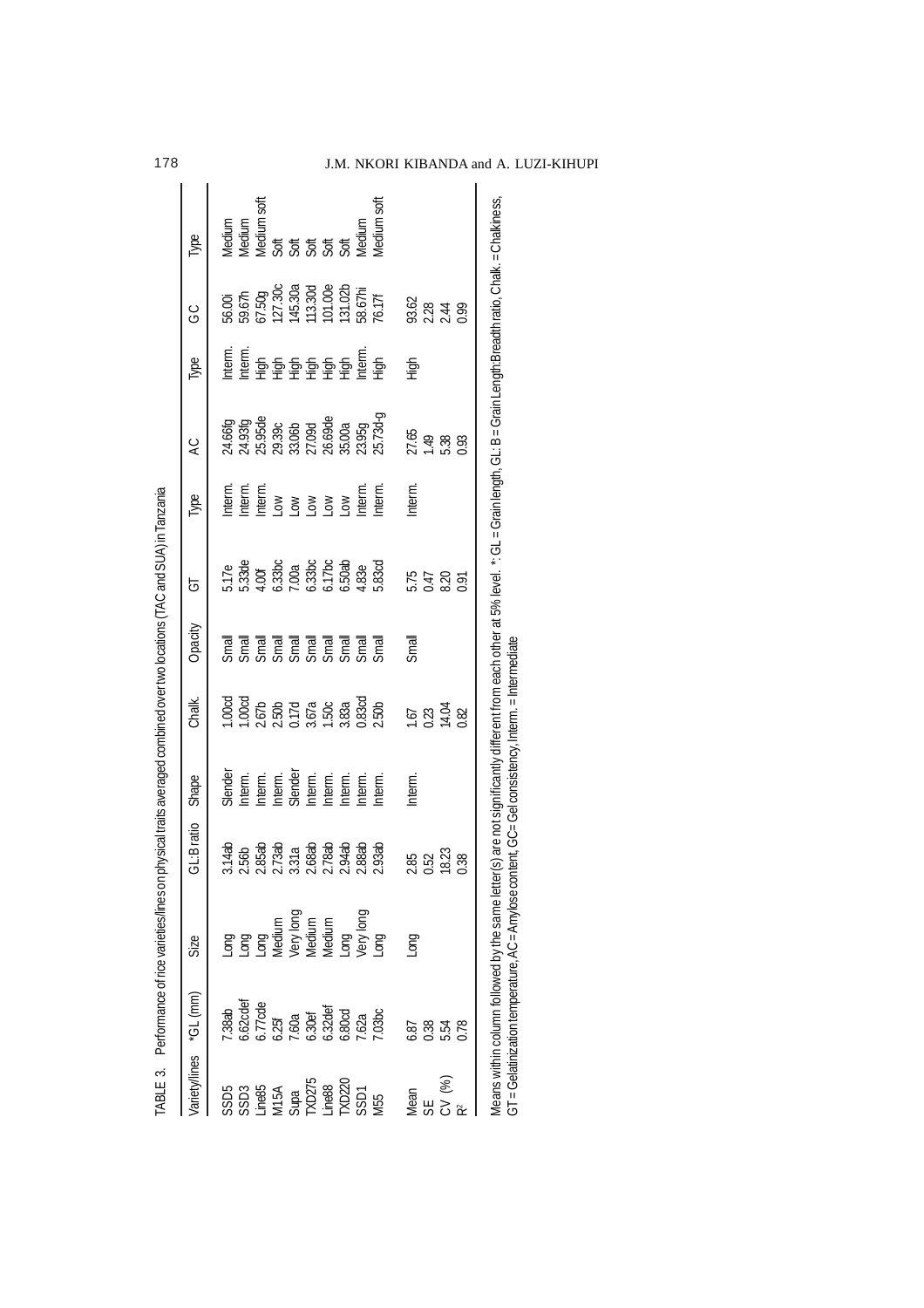| Trait                                         | Grain length                                      | Shape                         | Chalkiness             | Gelatinisation<br>temperature | Gel<br>consistency | Amylose<br>content |
|-----------------------------------------------|---------------------------------------------------|-------------------------------|------------------------|-------------------------------|--------------------|--------------------|
| Grain length<br>Shape<br>Chalkiness           | 1.00<br>$-0.28*(-0.27^{*})$<br>$-0.37**(-0.39**)$ | 1.00<br>$-0.13(-0.13)$        | 1.00                   |                               |                    |                    |
| Gelatinisation temperature<br>Gel consistency | 0.21(0.24)<br>$0.58**0.65**$                      | $-0.25$ $(-0.24)$<br>0.210.22 | 0.13(0.12)<br>0.170.21 | 1.00<br>0.190.20              | 1.00               |                    |
| Amylose content                               | $0.58**$ (0.50**)                                 | $0.23(0.25^{*})$              | $-0.05(-0.04)$         | $-0.43**$ ( $-0.48**$ )       | $0.57**0.62**$     | 1.00               |

TABLE 4. Genotypic (top) and phenotypic (bottom) correlation of some rice grain qualities from ten rice variety/lines (n=60) combined from TAC and SUA in Tanzania

\* Significant at 5% level; \*\* Significant at 1% level

for Line 85 at TAC, which had high gelatinisation temperatures, the rest demonstrated intermediate to low GTs at SUA and when data were combined. Most entries recorded low gelatinisation temperature (GT) at SUA than at TAC, and this was due to temperature differences between locations. Results imply that variations in GT could be influenced by genetic differences and the genotypic differential responses within and between locations. Similar findings on genetic variability in rice have been documented (Fan *et al.,* 1999), while influences of high or low temperatures above or below  $30^{\circ}$ C -  $33^{\circ}$ C during flowering have been documented to cause differential low and high gelatinisation temperature, respectively (Yoshida, 1981; Mackill *et al.*, 1996). The GT values in all the locations ranged from 1.67 (low) only for Line 85 to 7.00 (low) for Supa at TAC and 5.00 (intermediate) to 7.00) at SUA. Similarly, GT were 4.00 for Line 85 to 7.00 for Supa when data were pooled.

Significant (P<0.05) differences on amylose content among tested genotypes were realized from TAC and SUA sites, even when data of two locations were pooled (Tables 1 - 3). Amylose content among genotypes ranged from 23.33- 39.38 for Line 85 and Supa varieties at TAC, 23.33- 32.19 for SSD1 and TXD 220 at SUA sites all falling between high to intermediate types (Tables 1 - 3). Variations in amylose content suggests the existence of genetic variabilities. Genetic effects on the performance of amylose content in rice have been reported elsewhere (Mackill *et al.,* 1996), while amylose content increase due to increases in temperature up to  $29^{\circ}$ C, above which

amylose content decline was documented (Resurreccion *et al.,* 1977).

Significant differences (P<0.05) in gel consistency among tested genotypes were obtained from TAC and SUA sites and when data were pooled up (Tables 1 and 2). Gel consistency among varieties ranged from 53.66-141.33 at TAC and at SUA sites and from 56.00-145.30 when data were combined. From all the sites and in the combined analysis, maximum and minimum ranges were obtained from the respective SSD5 and Supa varieties. Higher values were noted at TAC than at SUA.

Results from treatment means and the combined analyses of variance revealed that rice varieties, environments and variety x environment interaction were probable key attributes to the differential performance of gel consistency (Table 3). Differences in performance in gel consistency of rice varieties suggest the existence of genetic variability. Juliano and Perdon (1975) reported a similar finding on existence of genetic variability on the performance amylose content in rice genotypes. All genotypes tested possessed medium gel (41-60 mm) to soft gel consistency (>80 mm) and differences due to temperature and soil moisture regimes among rice varieties.

Since rice with long to intermediate grain size, with slender to intermediate shapes that are translucent with low to intermediate gelatinisation temperature, high amylose content and soft gel consistency are preferred, results suggest that the rice breeding materials tested are likely to be adopted for cultivation in Tanzania (Tables 1 - 3).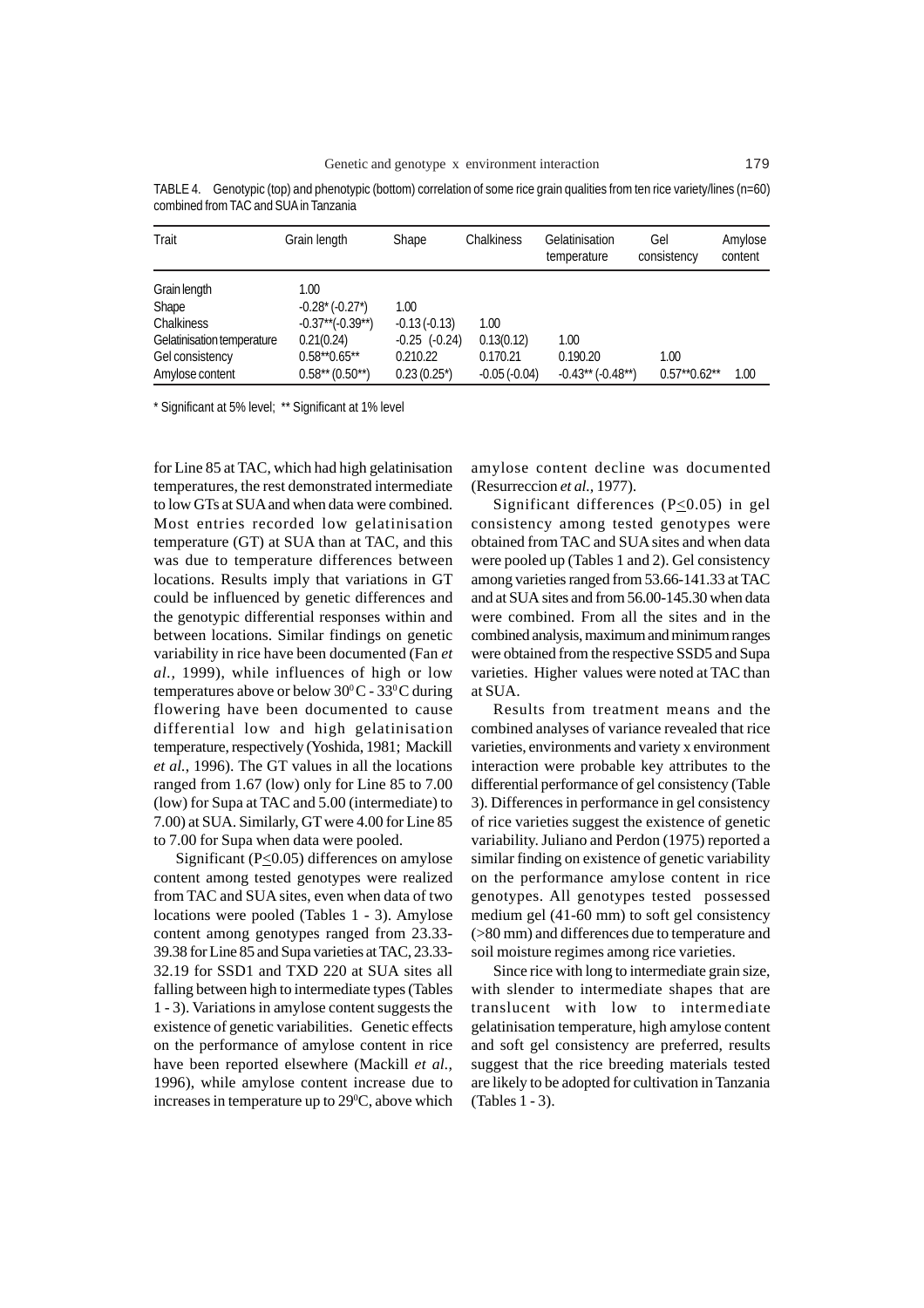From the combined analysis of variance (Table 5), genetic variance was higher than location and genotype x environment interaction variances for all the characters except for gelatinisation temperature. There were no environmental influences on grain length, grain size and chalkiness. Although environmental variance component was unimportant to grain shape, the genotype x environment was very important for gelatinisation temperature, amylose content, and gel consistency, suggesting that environmental factors were also responsible for the modification of amylose. Similar results on the influence of temperatures below/beyond an optimum  $30^{\circ}$ C-330 C were also reported to decrease or increase gelatinisation temperature (Mackill *et al.,* 1996) and gel consistency.

Inconsistent treatment results have demonstrated the importance of environment in the general performance of all the traits except for grain shape. The scenario signals difficulties in selection of all the traits evaluated. A more systematic approach aimed at separating environmental effect from genetic component is required to predict success in selection during crop improvement. Results of genotypic and phenotypic correlations of a combined analysis are given in Table 4. Amylose content was negatively and significantly (P<0.01) correlated with gelatinisation temperature, but positively and significantly (P<0.01) correlated with gel consistency. This implies that improving amylose content would simultaneously increase gel

consistency, while discriminating gelatinisation temperature. Positive correlations between amylose content with gel consistency and negative correlations with gelatinisation temperature have been obtained from world rices (Juliano and Villareal, 1993).

Results of variance components for grain quality characters of ten genotypes combined over two environments are shown in Table 5. The genetic variance was higher than location and genotype x environment interaction variances for all the characters, except for gelatinisation temperature. However, genotype x environment was very important for amylose content, gelatinisation temperature and gel consistency suggesting influence of environmental changes in performance of the three mentioned rice traits.

From the variance components for grain quality attributes over two locations, all traits had high heritability except for grain shape. Amongst them, gel consistency was the only trait that was observed with both highest broad sense heritability and expected genetic advance. In addition, the trait exhibited significant positive genotypic and phenotypic correlation coefficients with amylose content, which also is the most important trait that greatly determines the eating quality of rice.

#### **CONCLUSION**

Environments appreciably affect the performance of rice genotypes and retard selection progress

| Source of variance       | Df | Grain<br>length | Grain<br>length:breadth<br>ratio | Chalkiness | Gelatinisation<br>temperature | Amylose<br>content | Gel<br>consistency |
|--------------------------|----|-----------------|----------------------------------|------------|-------------------------------|--------------------|--------------------|
| Replication              | 2  | 0.315           | 0.014                            | 0.093      | 0.200                         | 1.334              | 36.867             |
| Location/environment (E) |    | 1.380           | 0.002                            | 0.622      | $8.817*$                      | 33.555*            | 1782.150**         |
| Error (a)                | 2  | 0.391           | 0.536                            | 0.052      | 0.467                         | 1.099              | 5.400              |
| Genotypes (G)            | 9  | $1.651***$      | 0.345                            | $0.828***$ | 4.935***                      | 82.811***          | 6960.261***        |
| G x E                    | 9  | 0.162           | 0.202                            | 0.090      | $3.187***$                    | 36.867***          | 217.965***         |
| Error (b)                | 36 | 0.145           | 0.270                            | 0.055      | 0.222                         | 2.214              | 5.207              |
| Total                    | 59 |                 |                                  |            |                               |                    |                    |

TABLE 5. Combined analysis of variance (ANOVA) for different physical and biochemical characters of some rice varieties/ lines over two locations (TAC and SUA)

\* Significant at 5% level \*\* Significant at 1% level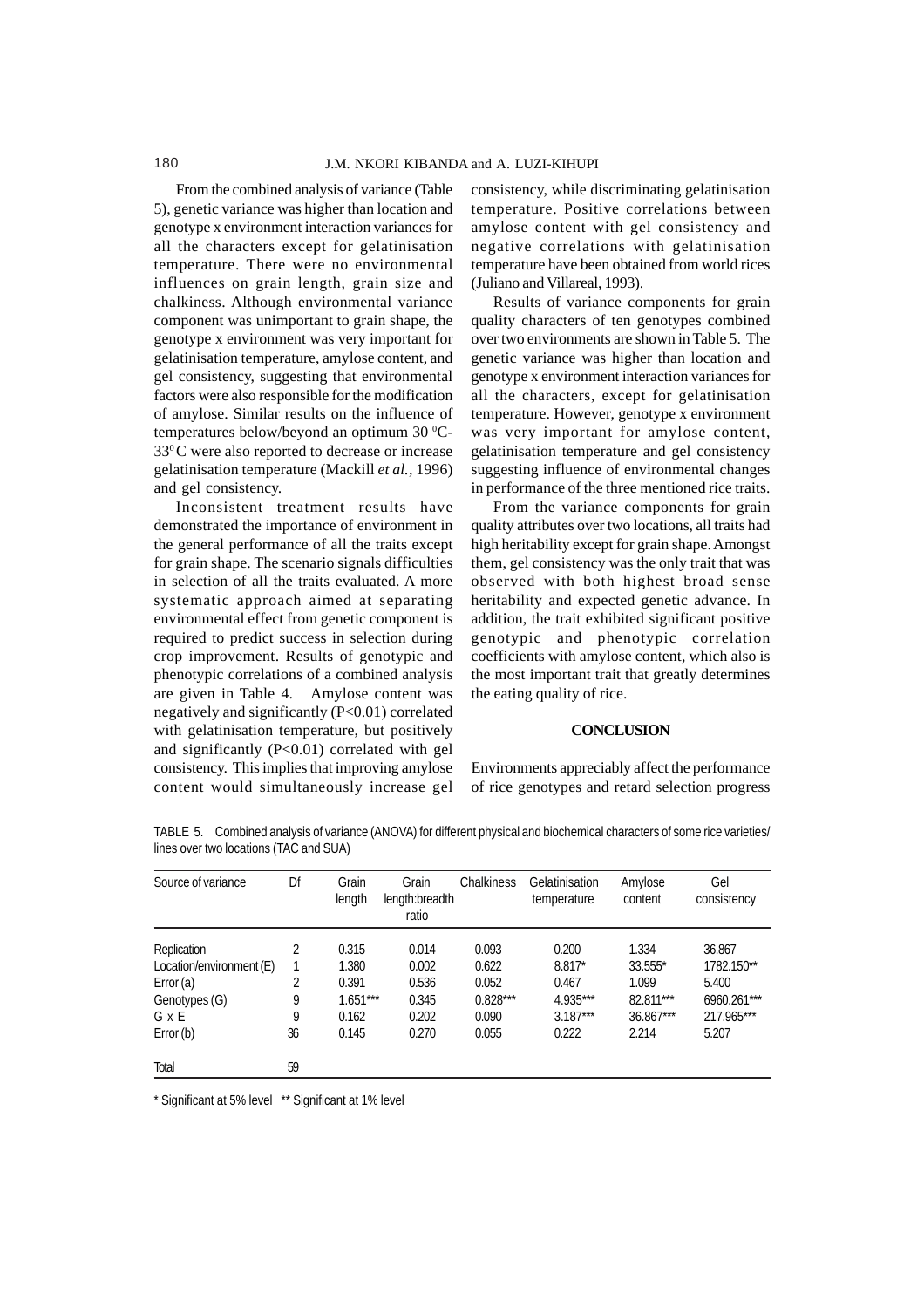for grain quality improvement. Despite their inconsistent performance for grain quality traits over two contrasting environments, all tested genotypes possess a wide range of acceptable grain quality attributes and, therefore, stand a chance of being adopted by rice farmers and consumers in Tanzania. In terms of genetic values of the rice traits, rice breeders should consider gel consistency as a reliable indirect selection criterion for amylose content improvement in early generations of rice breeding program.

#### **ACKNOWLEDGEMENT**

We sincerely acknowledge the Ministry of Agriculture for funding this project. We also wish to thank technicians of the Agricultural Research Institute – KATRIN, Morogoro, Tanzania and those from Sokoine University of Agriculture (SUA), Morogoro, Tanzania for successful laboratory analyses of the grain quality attributes.

#### **REFERENCES**

- Al-Jibouri, H.A. Millers, P.A. and Robinson, H.F. 1958. Genotypic and environmental variances and co-varinces in an upland cotton of interspecific origin. *Agronomy Journal* 50:633-636
- Burton, G.W. and De Vane, E.M. 1953. Estimating heritability in tall fescue *(Festica arundinacea)* from replicated clonal materials. *Agronomy Journal* 45:478-481.
- Cagampang, G..B., Perez, C.M. and Juliano, B.O. 1973. A gel consistency test for eating quality of rice. *Journal of Science, Food and Agriculture* 24:1589-1594.
- Chang, T.T. and Simroth, B. 1979. Genetic studies on the grain quality of rice. In *Proceedings of Workshop on the Chemical and Aspects of Rice Grain Quality.* IRRI (Eds.), pp. 49-58*.* IRRI, Los Banos, Philippines.
- Chartterjee, B. N. and Maiti, S. 1985. In: *Principles and practices of rice growing.* 2nd Ed. Oxford & IBH Publishing Company, New Delhi, Bombay, Calcutta. pp. 419.
- Chatakanonda, P.S., Viravinit, S. and Chinachoti C. 2000. Relationship of Gelatinisation and cuptallization of cross linked Rice to Glass

Transition temperature. *Cereal Chemistry* 77 (3): 315-319.

- Cochran W.G. and Cox, G.M. 1957. Experimental designs, 2nd edition, pp.545-567. John Wiley & Sons, Inc., New York.
- Comstock, R.E. and Robinson, H.F. 1952. Genetic parameters, their estimation and significance. Proceeding of the 6<sup>th</sup> International Grassland Congress 1: 284-291.
- Fan, J., Marks, B.P., Danvels, M.J. and Siebermorgen, T. J. 1999. Effect of postharvest operations on the gelatinisation and retrogression properties of long-grain rice. Trans. *ASAE* 42:727-731.
- Fehr, R. F. 1987. Genotype x environment interaction. *Principles of cultivar development.* Vol. 1. MacMillan Publishing Company, New York. 525pp.
- Hanson, C.H., Robinson H.F. and Comstock, R.E. 1956. Biometrical studies of yield in segregating population of Korean lespedza. *Agronomy Journal* 48: 268-272.
- IRRI, 1988. *Standard Evaluation System for Rice* IRRI, Manila, Philippines 2nd edition 45 pp.
- Jennings, P.R., Coffman, W.R. and Kauffman, H.E. 1979. Grain quality. In *Rice Improvement.* International Rice Research Institute. 186pp.
- Jennings, P. R., Coffman, W. R. and Kauffman, H. E. 1979. *Rice Improvement.* International Rice Research Institute. Los Banos, Philippines. pp. 186
- Jensen, N. F. 1952. Intra-varietal diversification in oat breeding. *Agronomy Journal* 44:30-34.
- Juliano, B. O. 1971. A simplified assay for milled rice amylose. *Cereal Chemistry Today* 16:334-338.
- Juliano, B. O. 1987. Chemical basis of Rice Quality A second Amando Clemente Lecture, Manila, Feb. 21, International Rice Research Institute (IRRI), Los Banos, Philippines. - Unpub.
- Juliano, B. O. and Perdon, C. M. 1975. Gel and molecular properties of non-waxy rice starch. *Starch/Staerks* 27: 115-120.
- Juliano, B.O. 1972. Physicochemical properties of starch and protein in relation to grai quality and nutritional value in rice. In: *International Rice Research Institute. Rice Breeding. Los Banos, Philippines.* pp. 389-405.